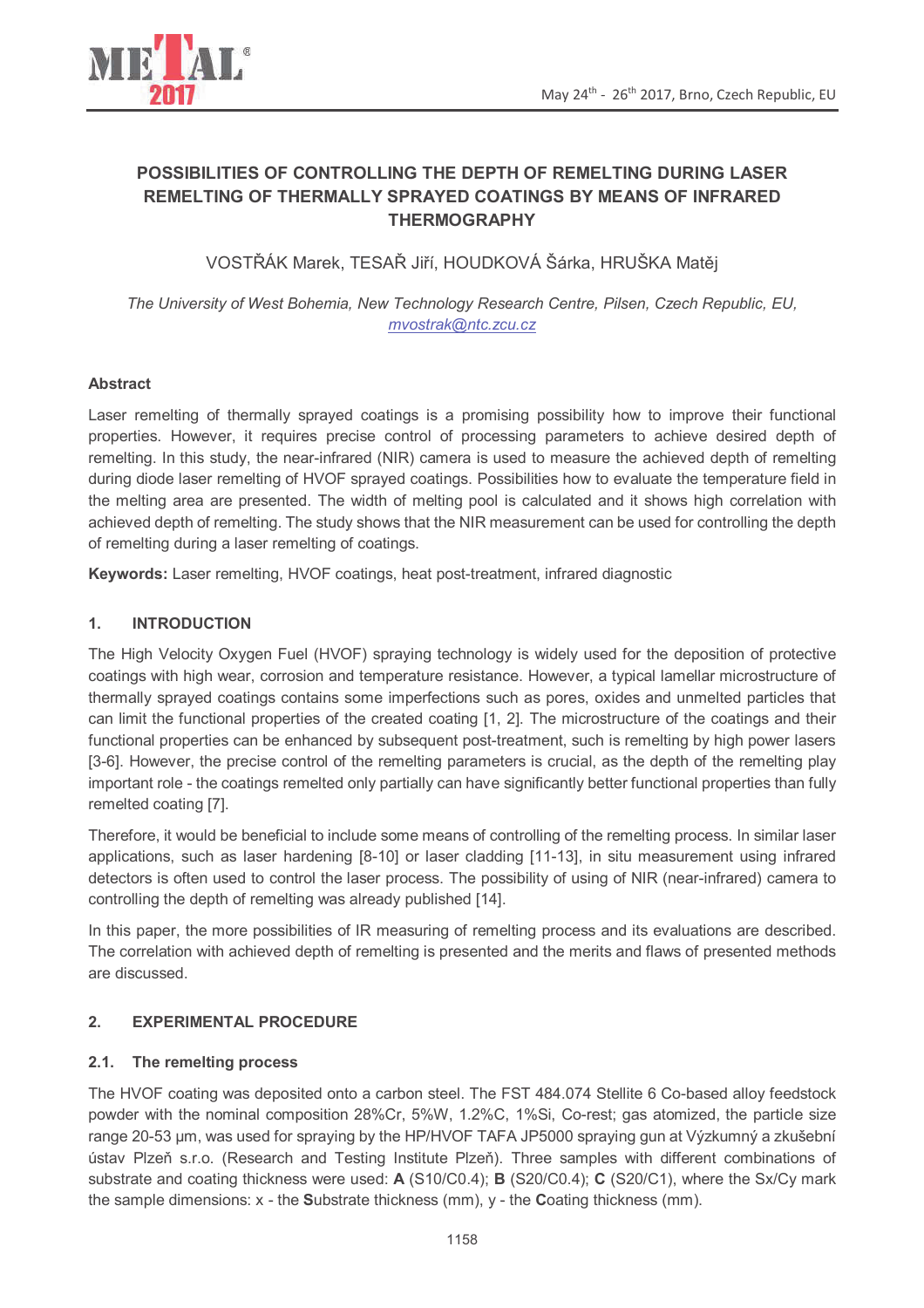

HVOF sprayed samples were then laser remelted by the High Power Direct Diode (HPDD) laser Coherent HighLight ISL-4000L with spot dimensions 12 × 1 mm and maximal power 4.3 kW. The laser emits at the wavelength 808 ± 10 nm. Processing parameters were based on previous experiments. The laser power was kept constant (P = 1070 W) and the process speed (S) was varied in the range from 40 to 12.5 cm/min (6.67 to 2.08 mm/s) to change the radiant fluence (energy delivered to the surface) and achieve a different depth of remelting (the highest speed for a shallow remelting, the slowest for a full remelting of the coating with the thickness 0.4 mm). To decrease the level of internal stresses, responsible for samples deformation and cracks occurrence in the coating, the substrate preheating to temperature 350 °C was applied.

Cross-sections of remelted samples (perpendicular to the direction of processing) were ground and polished by automatic Leco grinding and polishing equipment. The depth of remelting was measured by a digital optical 3D microscope Hirox KH7700; it was averaged for 5 measurements.

# **2.2. The measurement by two LWIR cameras**

In the first method, the remelting process was measured by two LWIR (long wavelength infrared) cameras. One, FLIR A615, was mounted directly on laser head and thus was moving simultaneously with a laser spot. The second one, VarioCAM hr head by Infratec, was static and recorded the whole treated sample. Both cameras have similar properties: temperature range -40 - 2000 °C, uncooled bolometric detector with spectral range 7.5 - 14  $\mu$ m and resolution 640 × 480 px. The sequences were recorded with frequency 10 Hz. The emissivity necessary for temperature assessment was evaluated comparing the untreated and treated areas of the sample at the same temperature as an area of the sample treated with reference color of known emissivity.

The evaluations of measured data include assessment of average and maximal temperatures in the area of the laser beam interaction with material and its progress in time. Next, from the temperature progress for determined spots in the laser track were exported (from the record of the static camera). From this temperature profiles, the time of heating from minimal to maximal temperature  $T_{max}$  (marked as  $\Delta t_{heat}$ ) and time of cooling from  $T_{\text{max}}$  to reference temperature  $T_{\text{ref}}$  = 600°C and 400 °C (marked as  $\Delta t_{\text{cool}}(\text{ref})$ ) was calculated.

# **2.3. Measurement using NIR camera**

Subsequently, the remelting process was recorded by the Near-infrared (NIR) camera MICRON MCS640 (LumaSense), with a temperature range 800-3000 °C The telescopic optics ( $f = 75$  mm,  $3.5^\circ \times 2.6^\circ$  FOV) was used. The spectral range of the uncooled silicon detector with resolution 640 × 480 pixels is 780-1080 nm. The camera was mounted directly on the laser.

Two spectral filters by Thorlabs (FEL0850: Longpass Filter, the Cut-off wavelength 850 nm; FES1000: Shortpass Filter, the Cut-off wavelength 1000 nm) were used to cut off the laser source radiation ( $\lambda$  = 808 nm) to protect the detector of the camera.

The temperature measurement in this NIR spectral range is more independent of the surface emissivity than in the case of using long-wavelength infrared (LWIR) cameras and thus provides a higher accuracy [15]. The emissivity of metals and coatings is higher in the NIR than in the LWIR range and it increases with an increasing temperature. Therefore, the emissivity was set to 1 during our measurement. Moreover, a change in the emissivity from 1 to 0.9 at the temperature 1500 °C results in an error of 23 °C (1.3% for values in K) and thus is not very significant.

Data from the IR measurement were evaluated with the following advancement: First, the temperature profile for three lines across the melting zone was exported at 10 equivalently distant time points for each track (with the given process speed). The width of the melting pool (marked as  $d_{ref}$ ) was calculated from the number of pixels with a temperature higher than the reference temperature  $T_{ref}$ . For the reference temperature, following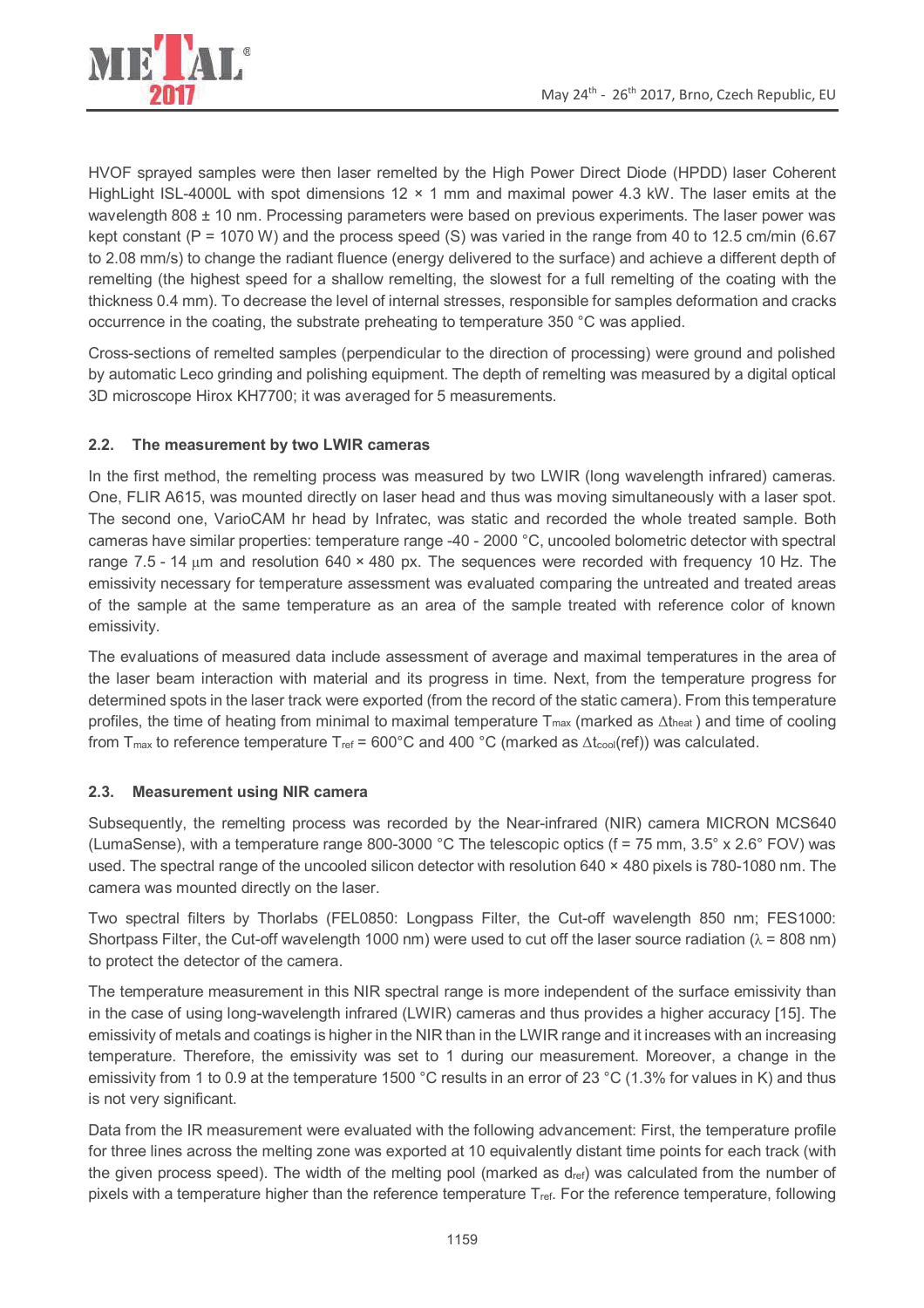

values were considered: 1000 °C - melt pool and HAZ (Heat Affected Zone); 1287°C, 1410 °C - lower and upper temperature of Stellite melting range. The resolution 25.4 px/mm was determined from the dimensions of the laser spot.

### **3. RESULTS AND DISSCUSION**

#### **3.1. The evaluated temperatures**

In the **Figure 1A**), the measured temperatures from laser beam interaction area during one track are presented. It can be seen, than the average temperature in the area does not correspond to the melting range of Stellite (1285 - 1410°C). The temperature is averaged over a larger area than from melting pool and thus the temperature is lower. The maximal temperature is much higher and there is a lot of noise, as only one spot with max temperature in the area is measured and it can be highly unstable. Also higher temperatures are determined with high error, as the assessment of emissivity was for low temperatures. The temperature determination during measurement in LWIR spectral range is highly sensitive to correct values of emissivity.

In the **Figure 1B**), the averaged values (in time) for individual tracks of these average and max area temperatures are presented. In addition, there is the average value of the maximal temperature measured by second static camera varioCAM. This value should correspond to the average value of (max AOI2). But thanks to high errors in measurement due to incorrect emissivity values it does not correspond. Furthermore, the temperature for the individual track does not have clear progress.

From these reasons it was concluded, that temperature evaluation is not suitable for controlling of the depth of remelting.





# **3.2. The heating and cooling rate**

The calculation of heating and cooling times partially overcome the problem of high errors in temperature determination due to emissivity. As only the time when the maximal temperature in the spot was reached and the precise value is not necessary. Nevertheless, it is still necessary to determinate reference temperature for calculation of cooling times. In **Figure 2A**), the values of heating and cooling times for individual tracks are displayed. As it can be seen, the times are decreasing with increasing process speed. In **Figure 1B** the dependence of reached depth of remelting on time of cooling Δtheat(600°C) is presented. As it can be seen, the logarithmical correlation of the dependence have a high coefficient of determination ( $R^2$  = 0.994), it marks high correspondence with original data.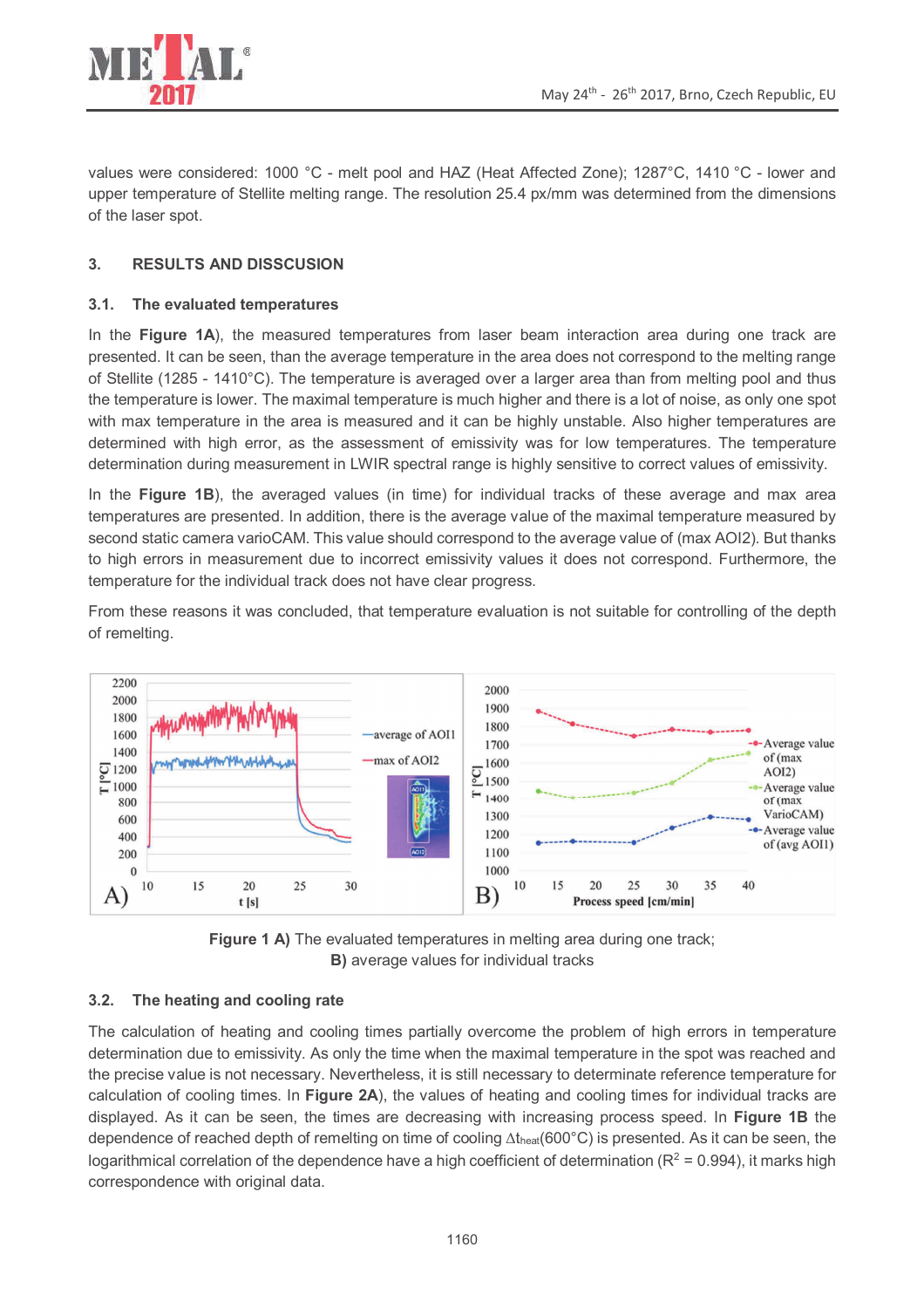

The flaws of this method are that it still partially depends on temperature determination and thus it is dependent on right emissivity evaluation. The calculation of time of cooling is limited with the frequency of sequence recording and with high frequency, a lot of data has to be recorded. More, the evaluation is made from temperature evaluation of specific points in the sample and thus cannot be made automatically in laser spot interaction area.



**Figure 2 A)** Cooling and heating rates for individual tracks; **B)** Dependence of the depth of remelting on the cooling rate

### **3.3. The width of melting pool**

Due to measuring in NIR spectral range, this method overcomes the problems of high errors in temperature assessment due to emissivity. More, the method of calculation further decreases the influence of right temperature determination, as the dimension of the area with a higher temperature than reference is calculated and the temperature itself is negligible. The exponential correlation of the dependence of the depth of remelting on the width of melting pool d1000°C and d1287°C for sample **A** (S10/C0.4) is presented in **Figure 3A**). The high coefficient of determination for both reference temperature marks high correspondence with original data.

To verify the applicability of this method, the sample with different coating and substrate thickness were remelted. The resulting exponential correlation of the dependence of the depth of remelting on the width of melting pool d1000°C for samples **A** (S10/C0.4), **B** (S20/C0.4) and **C** (S20/C1) combined is presented on **Figure 3B**). The correlation shows still very high coefficient of determination ( $R^2$  = 0.994). It marks, that this method of non-contact IR measurement of the width of melting pool is very suitable for assessment of the reached depth of remelting during laser remelting. The method is independent of the dimension of a remelted sample, on its substrate and coating thicknesses.



**Figure 3** Dependence of depth of remelting on width of meting pool: **A)** Sample A and reference temperature 1287 °C and 1000 °C; **B)** All samples combined and reference temperature 1000 °C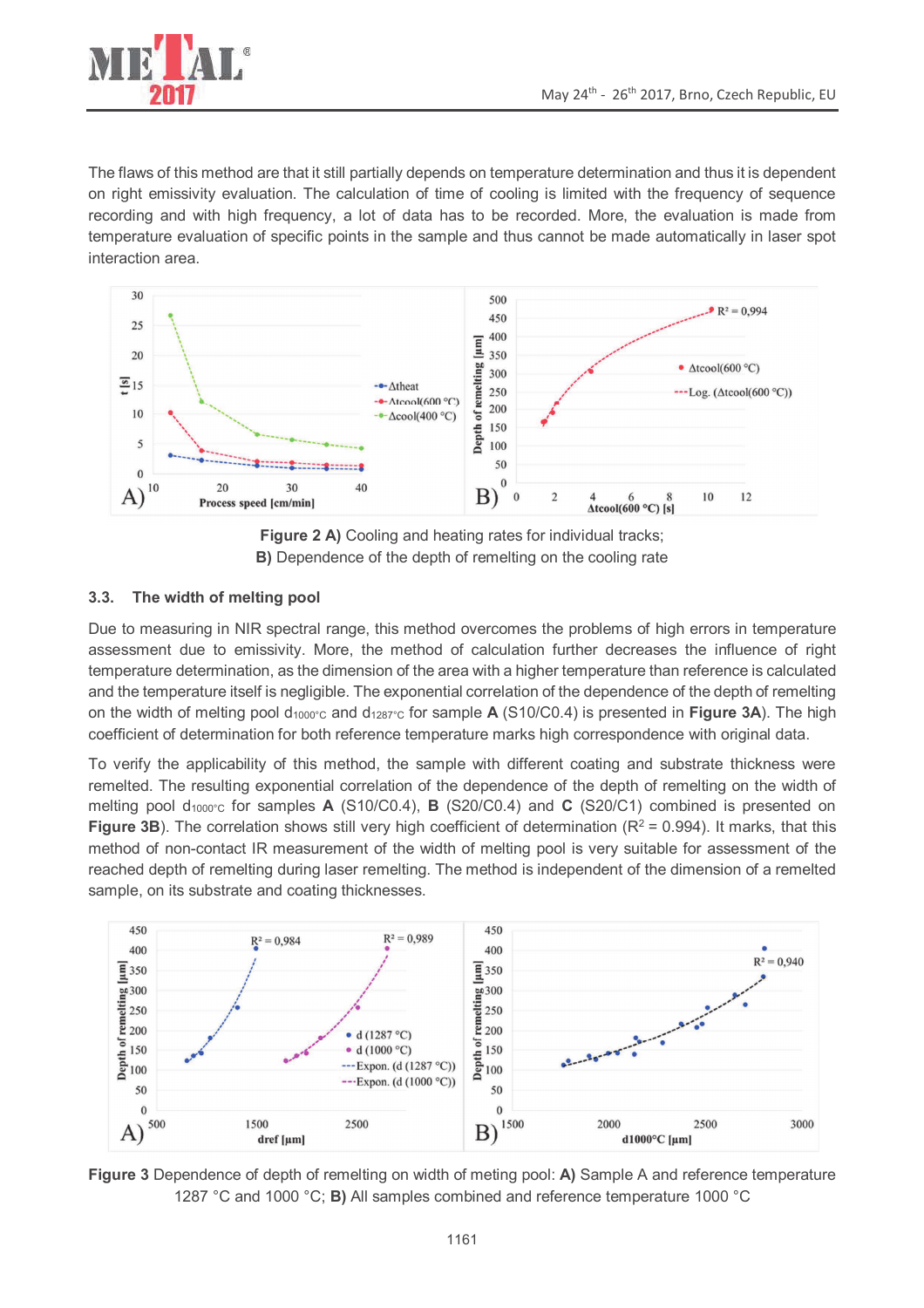

#### **4. CONCLUSION**

The possible methods of using infrared cameras to measuring the laser remelting of HVOF coating were presented. By using cameras measuring in LWIR spectral range, the evaluation of temperature is highly dependent on the correct emissivity value. The direct measurement of temperature in laser spot is not suitable for measuring the depth of remelting. The calculation of cooling rate is more suitable and the shows high correspondence with the reached depth of remelting. However, using NIR camera and calculating the width of melting pool was shown as even more suitable for controlling the depth of remelting. This method is highly independent on the emissivity of the treated surface. The exponential correlation of the dependence of the depth of the remelting on the width of melting pool shows very high correspondence, even when remelting samples with different substrate/coating thickness.

#### **ACKNOWLEDGEMENTS**

*The result was developed within the CENTEM project, reg. no. CZ.1.05/2.1.00/03.0088, cofunded by the ERDF as part of the Ministry of Education, Youth and Sports OP RDI programme and, in the follow-up sustainability stage, supported through CENTEM PLUS (LO1402) by financial means from the Ministry of Education, Youth and Sports under the "National Sustainability Programme I." and project no. SGS 2016-005.* 

#### **REFERENCES**

- [1] D.E. CRAWMER. *Handbook of Thermal Spray Technology*. ASM International, Materials Park, OH, USA, 2004.
- [2] PLANCHE, M.P. P, LIAO, H., NORMAND, B., CODDET, C., B., Normand and CODDET, C. Relationships between NiCrBSi particle characteristics and corresponding coating properties using different thermal spraying processes. *Surface and Coatings Technology*. 2005. Vol. 200, no. 7, p. 2465-2473. DOI 10.1016/j.surfcoat.2004.08.224.
- [3] SERRES, N, HLAWKA, F, COSTIL, S, LANGLADE, C and MACHI, F. Microstructure of Metallic NiCrBSi Coatings manufactured via Hybrid Plasma Spray and In Situ Laser Remelting Process. *Journal of Thermal Spray Technology*. 2011. Vol. 20, p. 336-343.
- [4] TUOMINEN, J, VUORISTO MÄNTYLÄ, T., P, VIHINEN, J and ANDERSSON, P H. Corrosion behavior of HVOFsprayed and Nd-YAG laser remelted high-chromium, nicel-chromium coatings. *Journal of Thermal Spray Technology*. 2011. Vol. 11, p. 233-243.
- [5] LUGSCHEIDER, E., HOFMANN, D. and NICOLL, A. R. Optimalization of Spraying Process and Laser Treatment of CoNiCrAlY. *Journal of Thermal Spray Technology*. 1992. Vol. 1, p. 239-247.
- [6] GONZÁLEZ, R., CADENAS, M., FERNÁNDEZ, R., CORTIZO, J.L. and RODRÍGUEZ, E. Wear behaviour of flame sprayed NiCrBSi coating remelted by flame or by laser. *Wear*. 2007. Vol. 262, no. 3, p. 301-307. DOI 10.1016/j.wear.2006.05.009.
- [7] HOUDKOVÁ, Šárka, PALA, Zdenek, SMAZALOVÁ, Eva, VOSTŘÁK, Marek and ČESÁNEK, Zdeněk. Microstructure and sliding wear properties of HVOF sprayed, laser remelted and laser clad Stellite 6 coatings. *Surface and Coatings Technology*. 2016. DOI 10.1016/j.surfcoat.2016.09.012.
- [8] ATTIA, H., TAVAKOLI, S., VARGAS, R. and THOMSON, V. Laser-assisted high-speed finish turning of superalloy Inconel 718 under dry conditions. *CIRP Annals - Manufacturing Technology* [online]. 2010. Vol. 59, no. 1, p. 83- 88. DOI 10.1016/j.cirp.2010.03.093.
- [9] HÖMBERG, Dietmar and WEISS, Wolf. PID Control of Laser Surface Hardening of Steel. . 2006. Vol. 14, no. 5, p. 896-904.
- [10] SANTHANAKRISHNAN, S and KOVACEVIC, R. Hardness prediction in multi-pass direct diode laser heat treatment by on-line surface temperature monitoring. *Journal of Materials Processing Technology,*. 2012. Vol. 212, p. 2261-2271.
- [11] PAVLOV, M, NOVICHENKO, D and DOUBENSKAIA, M. Optical Diagnostics of Deposition of Metal Matrix Composites by Laser Cladding. *Physics Procedia* [online]. 2011. Vol. 12, p. 674-682. DOI 10.1016/j.phpro.2011.03.084.